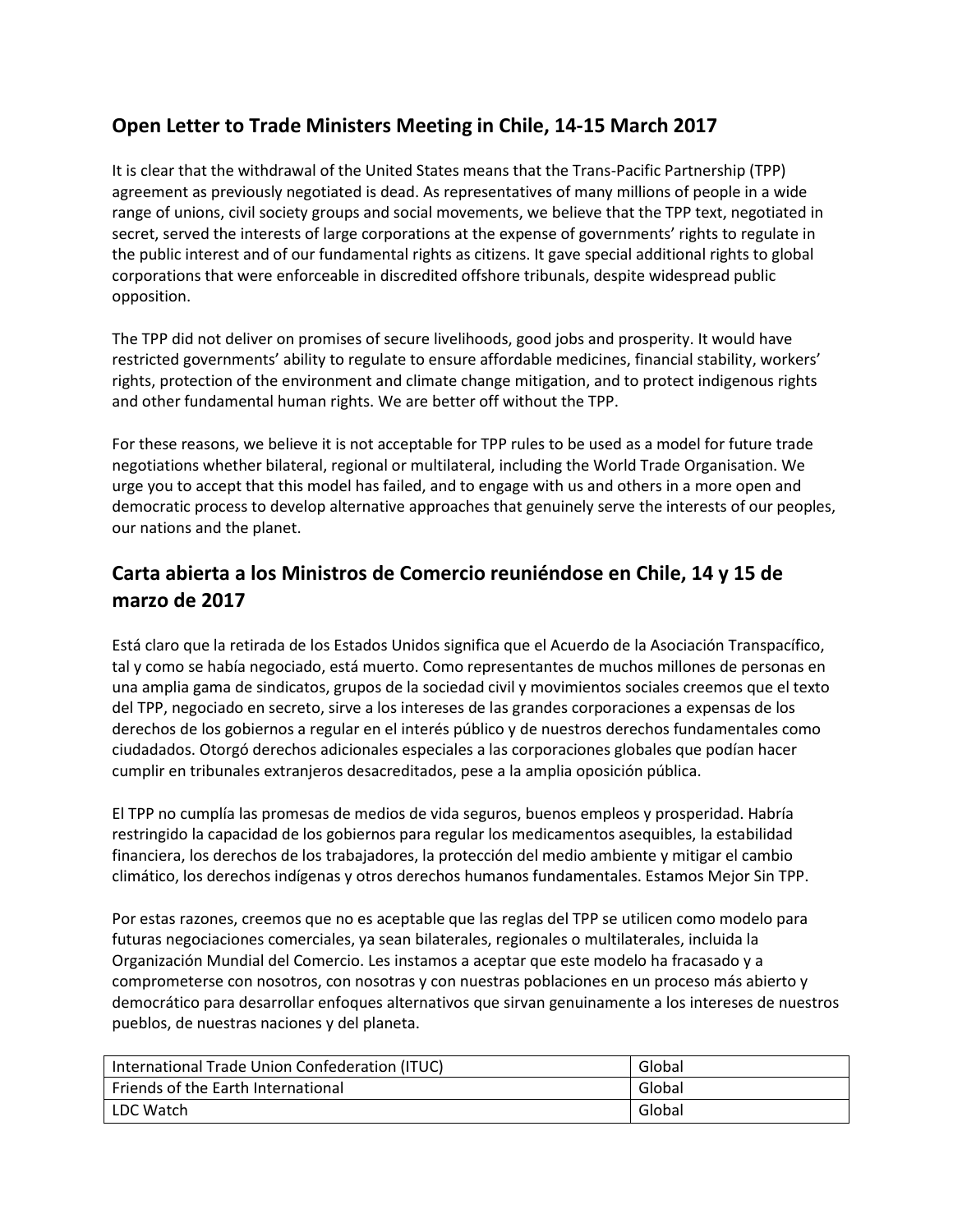| Alianza LAC - Global por el Acceso a Medicamentos            | Regional                   |
|--------------------------------------------------------------|----------------------------|
| Asia Pacific Forum on Women, Law & Development               | Regional                   |
| Building and Woodworkers International - Asia-Pacific        | Australia, New Zealand,    |
|                                                              | Malaysia, Vietnam, South   |
|                                                              | Korea, Singapore and Japan |
| <b>ActionAid Australia</b>                                   | Australia                  |
| <b>AEU- NSW Teachers Federation</b>                          | Australia                  |
| AID/WATCH                                                    | Australia                  |
| Alliance to Save Hinchinbrook Inc.                           | Australia                  |
|                                                              | Australia                  |
| Australian Catholic Social Justice Council                   |                            |
| <b>Australian Council of Trade Unions</b>                    | Australia                  |
| <b>Australian Education Union</b>                            | Australia                  |
| Australian Fair Trade and Investment Network                 | Australia                  |
| Australian Manufacturing Workers' Union                      | Australia                  |
| <b>Australian Services Union</b>                             | Australia                  |
| Combined Pensioners & Superannuants Association of NSW       | Australia                  |
| Data Stream Pty Limited                                      | Australia                  |
| Edmund Rice Centre for Justice & Community Education         | Australia                  |
| <b>Electrical Trades Union of Australia</b>                  | Australia                  |
| Finance Sector Union of Australia                            | Australia                  |
| FOODwatch WA                                                 | Australia                  |
| Friends of the Earth Australia                               | Australia                  |
| <b>Gene Ethics</b>                                           | Australia                  |
| Householders' Options to Protect the Environment (HOPE) Inc. | Australia                  |
| Jubilee Australia                                            | Australia                  |
| LIVE - Locals Into Victoria's Environment                    | Australia                  |
| Loreto Sister's Australia & South East Asia                  | Australia                  |
| <b>MADGE Australia Inc.</b>                                  | Australia                  |
| Margaret River Community Garden                              | Australia                  |
| Margaret River GM Free Group                                 | Australia                  |
| Margaret River Regional Environment Centre                   | Australia                  |
| Missionaries of the Sacred Heart Justice and Peace Centre    | Australia                  |
| N.S.W. Retired Teachers' Association                         | Australia                  |
| National Tertiary Education Union                            | Australia                  |
| <b>National Union of Workers</b>                             | Australia                  |
| NSW Nurses and Midwives' Association                         | Australia                  |
| Pax Christi Australia                                        | Australia                  |
| Pesticide Action Group of Western Australia                  | Australia                  |
| <b>Presentation Sisters Queensland</b>                       | Australia                  |
| Presentation Sisters, Wagga Wagga                            | Australia                  |
| Presentation Society of Australia and Papua New Guinea       | Australia                  |
| <b>Sisters of Charity</b>                                    | Australia                  |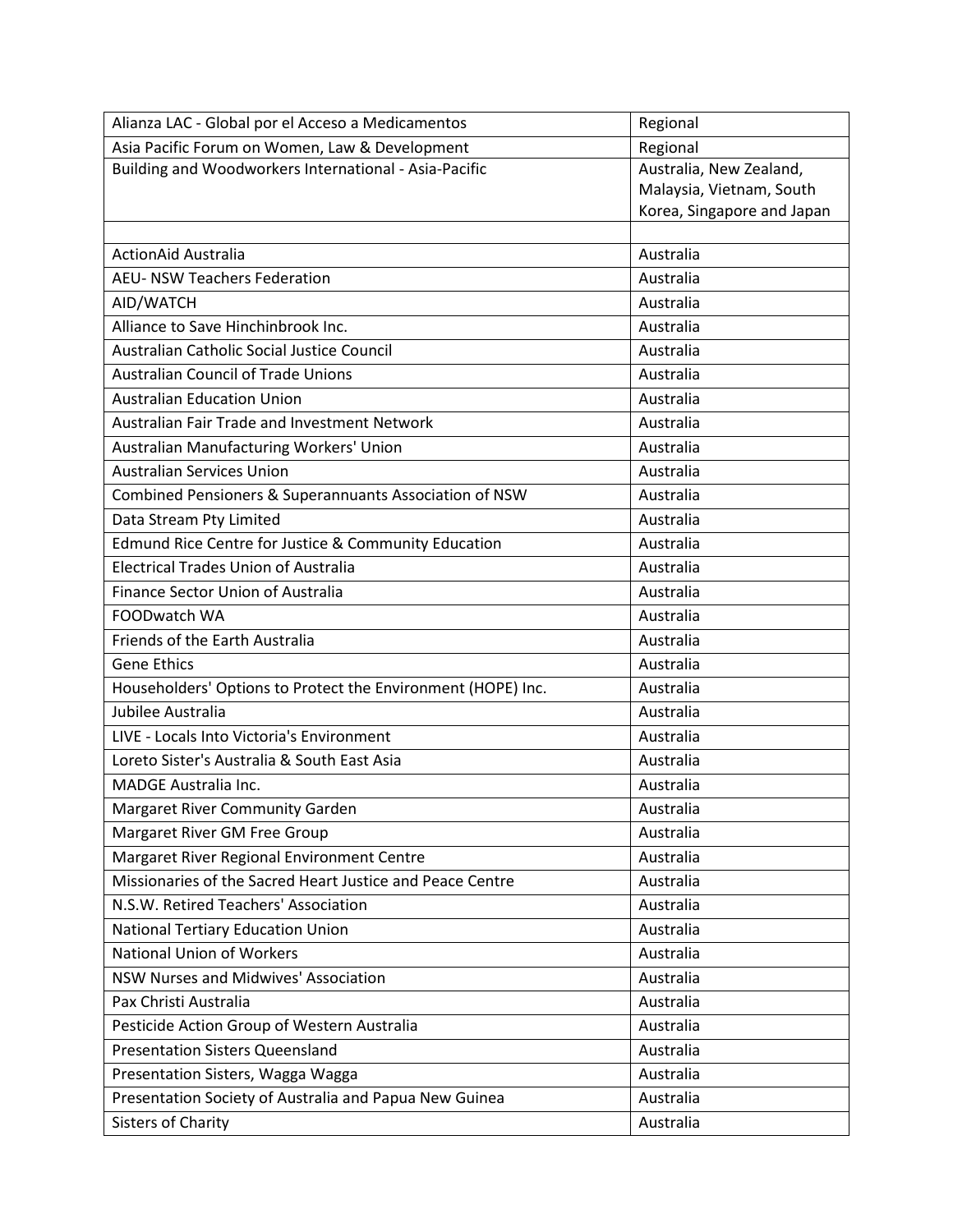| South Coast Labour Council (NSW Australia)                  | Australia |
|-------------------------------------------------------------|-----------|
| <b>Sutherland Shire Environment Centre</b>                  | Australia |
| Textile Clothing & Footwear Union of Australia              | Australia |
| The International Grail Justice in Trade Agreements Network | Australia |
| The SEARCH Foundation                                       | Australia |
| <b>UnionsWA</b>                                             | Australia |
| Wide Bay Burnett Environment Council Inc                    | Australia |
|                                                             |           |
| <b>Canadian Environmental Law Association</b>               | Canada    |
| Canadian HIV/AIDS Legal Network                             | Canada    |
| Canadian Union of Public Employees                          | Canada    |
| Centrale des syndicats démocratiques                        | Canada    |
| Centrale des syndicats du Québec (CSQ)                      | Canada    |
| Collectif pour un Québec sans pauvreté                      | Canada    |
| Comité pour les Droits Humains en Amérique Latine (CDHAL)   | Canada    |
| <b>Common Frontiers</b>                                     | Canada    |
| Conseil Central du Montréal Métropolitain-CSN               | Canada    |
| <b>Council of Canadians</b>                                 | Canada    |
| <b>CWA Canada</b>                                           | Canada    |
| <b>Grandmothers Advocacy Network (GRAN)</b>                 | Canada    |
| Leadnow                                                     | Canada    |
| Ligue des droits et Libertés du Québec                      | Canada    |
| MiningWatch Canada                                          | Canada    |
| Montreal Chapter, Council of Canadians                      | Canada    |
| <b>National Farmers Union</b>                               | Canada    |
| OpenMedia                                                   | Canada    |
| Pacific Institute                                           | Canada    |
| People's Climate Movement-Toronto                           | Canada    |
| <b>Progress Champions</b>                                   | Canada    |
| Réseau Québécois sur L'intégration Continentale (RQIC)      | Canada    |
| <b>Trade Justice Network</b>                                | Canada    |
| <b>Trade Justice PEI</b>                                    | Canada    |
| Unifor                                                      | Canada    |
| Génération Nationale                                        | Canada    |
| <b>Union Paysanne</b>                                       | Canada    |
|                                                             |           |
| Antimafia - Chile                                           | Chile     |
| Asamblea Invisible                                          | Chile     |
| Asociacion Mutual del Transporte Chile                      | Chile     |
| Chile Mejor sin TPP                                         | Chile     |
| Colegio de Bibliotecarios de Chile AG                       | Chile     |
| Comisión Justicia y Paz                                     | Chile     |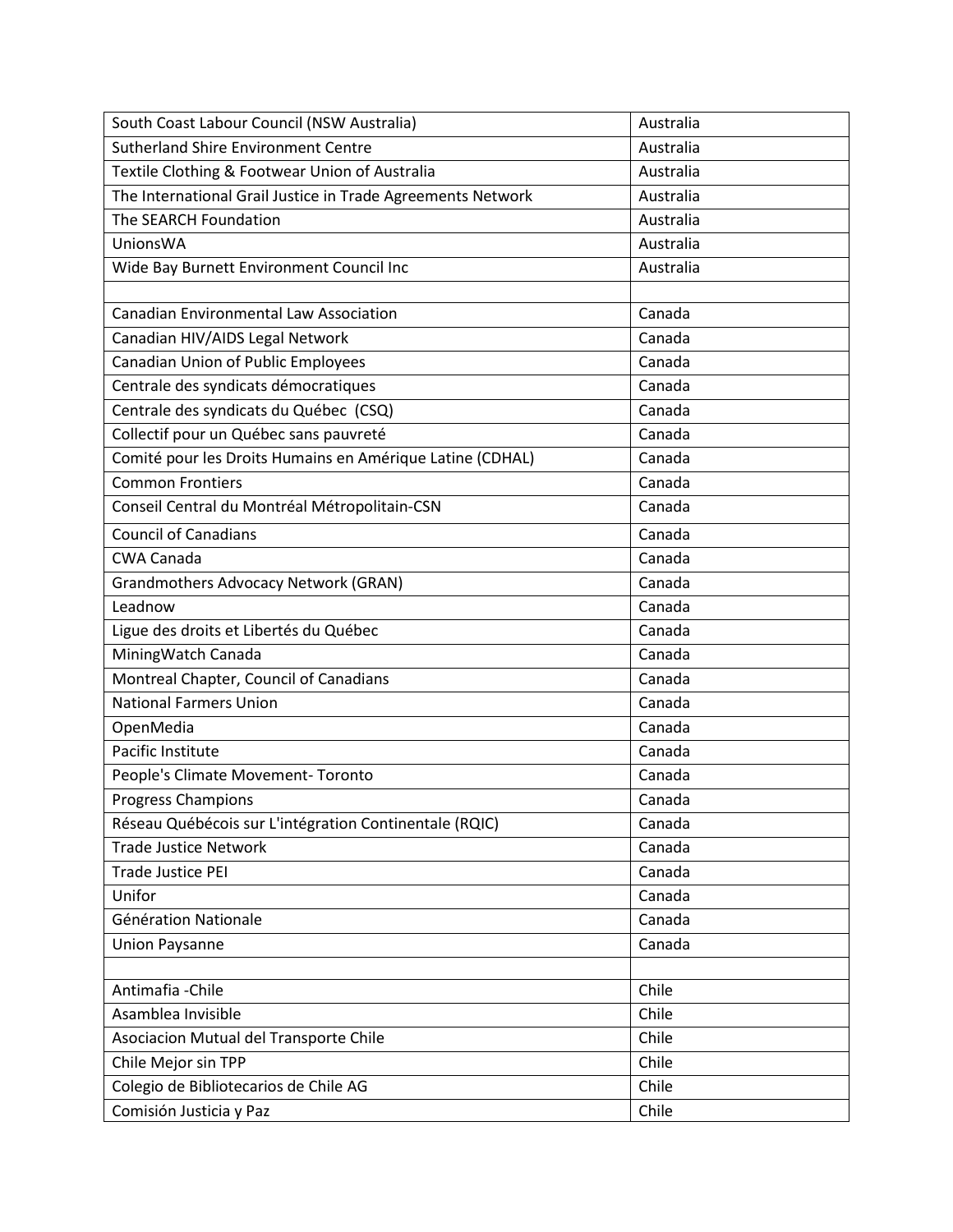| Comunidad Ecuménica Martin Luther King                                               | Chile     |
|--------------------------------------------------------------------------------------|-----------|
| Defensa de los Ríos                                                                  | Chile     |
| Derechos Digitales                                                                   | Chile     |
| Fenpruss                                                                             | Chile     |
| <b>Fundacion Chile Sustentable</b>                                                   | Chile     |
| <b>Fundacion Constituyente XXI</b>                                                   | Chile     |
| Movimiento Tod@s a La Moneda                                                         | Chile     |
| <b>ONG Políticas Farmacéuticas</b>                                                   | Chile     |
| Observatorio Ciudadano                                                               | Chile     |
| Partido Pirata de Chile                                                              | Chile     |
| Red de Acción en Plaguicidas y sus Alternativas RAP-Chile                            | Chile     |
| Revolución Democrática                                                               | Chile     |
| Werken Rojo                                                                          | Chile     |
|                                                                                      |           |
| Red de Educacion Popular Entre Mujeres de America Latina y el Caribe<br><b>REPEM</b> | Colombia  |
| Misión Salud                                                                         | Colombia  |
| Fundación IFARMA                                                                     | Colombia  |
| Mesa de Organizaciones con Trabajo en VIH Colombia                                   | Colombia  |
| Centro de Información de Medicamentos de la Universidad Nacional de<br>Colombia      | Colombia  |
| Comité de Veeduría y Cooperación en Salud                                            | Colombia  |
| Coordinadora Latinoamericana de Trabajadores del Estado y los Servicios<br>Públicos. | Colombia  |
| Conferencia Episcopal de Colombia                                                    | Colombia  |
|                                                                                      |           |
| Solidaritas Perempuan                                                                | Indonesia |
|                                                                                      |           |
| Advocacy and Monitoring Network on Sustainable Development (AMnet)                   | Japan     |
| All Japan Farmers Union                                                              | Japan     |
| All Tokachi Farmers' Union                                                           | Japan     |
| Consumers Union of Japan                                                             | Japan     |
| Declaration of private Medical and Dental Practitioners (Hodanren)                   | Japan     |
| Farmer's Exchange Association in OKITAMA District                                    | Japan     |
| Food Policy Center Vision21                                                          | Japan     |
| Food Safety Citizen's Watch                                                          | Japan     |
| Forum for Peace, Human Rights and Environment                                        | Japan     |
| Hokkaido Farmers Union of Japan                                                      | Japan     |
| Japan Confederation of Railway Workers' Unions (JRU)                                 | Japan     |
| Japan Federation of Democratic Medical Institutions                                  | Japan     |
| Mamademo                                                                             | Japan     |
| National Coalition for Joint Action to Stop the Enforcement of TPP                   | Japan     |
| National Coalition of Workers, Farmers and Consumers for Safe Food and               | Japan     |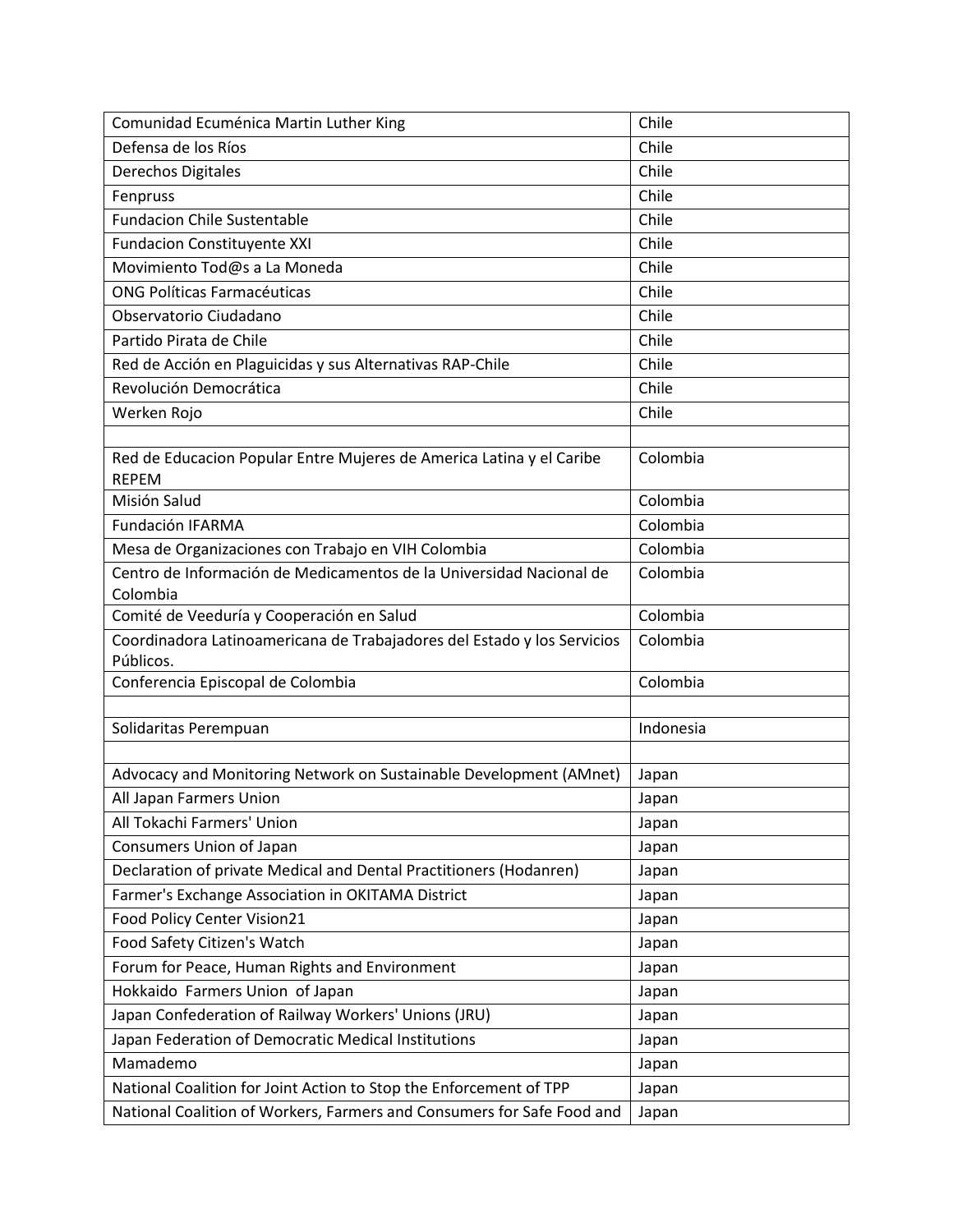| Health, Japan                                                                        |             |
|--------------------------------------------------------------------------------------|-------------|
| National Committee for the Dialogue on TPP between Citizens and the                  | Japan       |
| Government                                                                           |             |
| Nouminren (Japan Family Farmers Movement)                                            | Japan       |
| Pacific Asia Resource Center(PARC)                                                   | Japan       |
| People's Action against TPP                                                          | Japan       |
| Stop TPP Action in Kansai                                                            | Japan       |
| Stop TPP!! Civil Action                                                              | Japan       |
| The Federation of Tokyo Metropolitan Government Workers Union                        | Japan       |
| The Lawsuit for an Injunction against the TPP Negotiations, and against              | Japan       |
| its Unconstitutionality                                                              |             |
| Theoria                                                                              | Japan       |
| Tohto Consumers Co-opterative Society                                                | Japan       |
| TPP Osaka Network for citizens                                                       | Japan       |
|                                                                                      |             |
| <b>Consumers Association of Penang</b>                                               | Malaysia    |
| Malaysian Council for Tobacco Control (MCTC)                                         | Malaysia    |
| Penang Research Center in Socio Economy (PReCISE)                                    | Malaysia    |
| Positive Malaysian Treatment Access & Advocacy Group (MTAAG+)                        | Malaysia    |
| Sahabat Alam Malaysia                                                                | Malaysia    |
| Third World Network                                                                  | Malaysia    |
|                                                                                      |             |
| Asociacion Nacional de Empresas Comercializadoras de Productores del<br>Campo (ANEC) | México      |
| Bia'lii, Asesoría e Investigación, A.C.                                              | México      |
| Centro de Derechos Humanos Fray Francisco de Vitoria OP, A.C.                        | México      |
| Centro de Promoción y Educación Profesional "Vasco de Quiorga", A. C.                | México      |
| Convergencia de Organizaciones Sociales México Mejor Sin TPP/TLCs                    | México      |
| Greenpeace México, A.C.                                                              | México      |
| Partido de la Revolución Democrática                                                 | México      |
| R3D - Red en Defensa de los Derechos Digitales                                       | México      |
| Sindicato de Telefonistas de la Republica Mexicana STRM                              | México      |
|                                                                                      |             |
| ActionStation                                                                        | New Zealand |
| Appropriate Technology for Living Assn                                               | New Zealand |
| <b>FIRST Union</b>                                                                   | New Zealand |
| Hebron Christian Fellowship                                                          | New Zealand |
| It's Our Future                                                                      | New Zealand |
| Mana Movement                                                                        | New Zealand |
| Mana Te Hiku                                                                         | New Zealand |
| Mana Te Tai Tokerau                                                                  | New Zealand |
| Maritime Union of New Zealand                                                        | New Zealand |
| Nerehana Whanau Trust                                                                | New Zealand |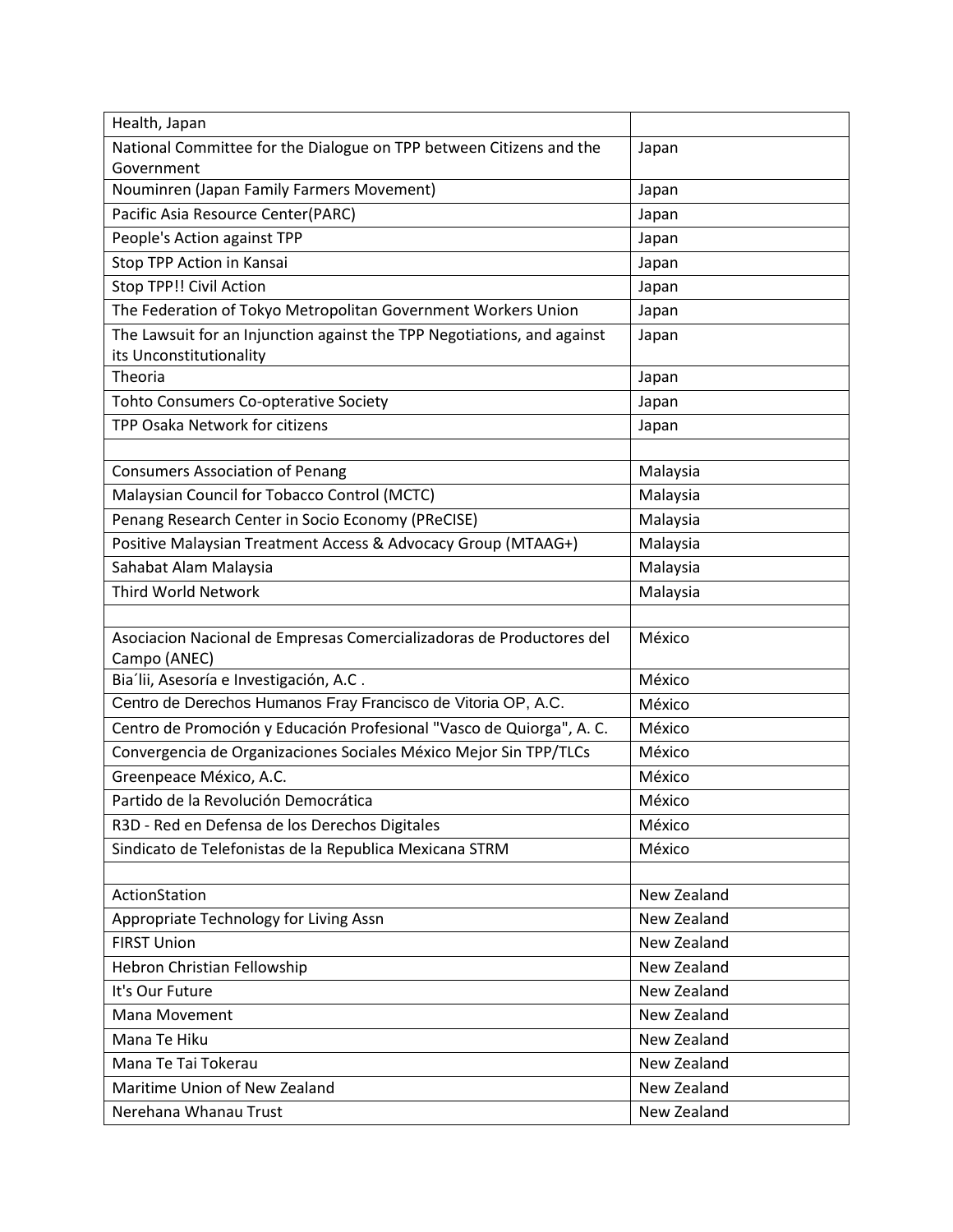| New Zealand Council of Trade Unions Te Kauae Kaimahi                   | New Zealand       |
|------------------------------------------------------------------------|-------------------|
| New Zealand Nurses Organisation                                        | New Zealand       |
| New Zealand Tertiary Education Union                                   | New Zealand       |
| NZ Public Service Association                                          | New Zealand       |
| Peace Movement Aotearoa                                                | New Zealand       |
| <b>Public Health Association of New Zealand</b>                        | New Zealand       |
| Rail and Maritime Transport Union                                      | New Zealand       |
| Tainui hapu                                                            | New Zealand       |
| Te Runanga-a-Iwi o Ngati Kahu                                          | New Zealand       |
| Waipuna Marae                                                          | New Zealand       |
|                                                                        |                   |
| Acción Internacional para la Salud - Perú                              | Perú              |
| Alames-Peru                                                            | Perú              |
| Asociación Aurora Vivar                                                | Perú              |
| Asociación Pro Derechos Humanos (APRODEH)                              | Perú              |
| Asociación PROSA                                                       | Perú              |
| Central Autónoma de Trabajadores del Perú                              | Perú              |
| Central Unitaria de Trabajadores del Peru                              | Perú              |
| Coordinación Nacional de Derechos Humanos (CNDDHH)                     | Perú              |
| Colegio de Abogados de Lima                                            | Perú              |
| DESCO Centro de Estudios y Promoción del Desarrollo                    | Perú              |
| ICW Perú                                                               | Perú              |
| Justicia en Salud                                                      | Perú              |
| Plataforma Peruanos contra el TPP y TISA                               | Perú              |
| Red Interquorum Cusco                                                  | Perú              |
| Red Peruana de Pacientes y Usuarios (RPPU)                             | Perú              |
| Red Peruana por una Globalización con Equidad (RedGE)                  | Perú              |
| Red Uniendo Manos Perú                                                 | Perú              |
| Si, Da Vida                                                            | Perú              |
| Sindicato de Trabajadores Rimac - Sintrarimac                          | Perú              |
| Sindicato Nacional de Químico Farmacéuticos de DIRESAS, DISAS,         | Perú              |
| Institutos y Hospitales del Ministerio de Salud Gobiernos Regionales y |                   |
| Otras Entidades del Sector Salud (SINQUIFADDIHS)                       |                   |
| PKKK/National Rural Women Coalition                                    | Philippines       |
|                                                                        |                   |
| Association of Korean Medicine Doctors for Health Rights(AKDH)         | Republic of Korea |
| <b>Association of Humanism</b>                                         | Republic of Korea |
| Association of Physicans for Humanism                                  | Republic of Korea |
| Dentist association for Health society                                 | Republic of Korea |
| Federation of Korean Trade Unions (FKTU)                               | Republic of Korea |
| <b>IPLeft</b>                                                          | Republic of Korea |
| Knowledge Commune                                                      | Republic of Korea |